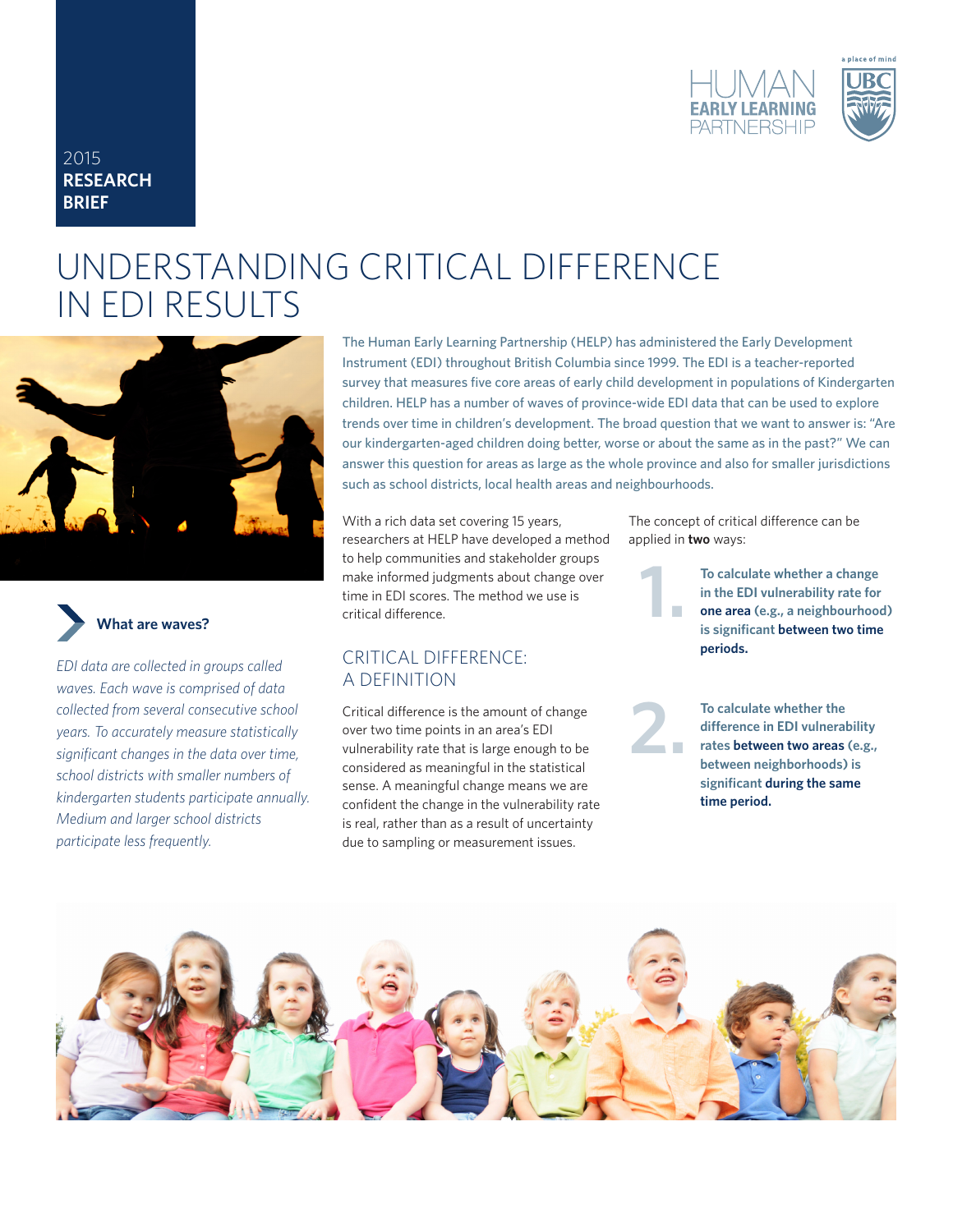

## ESTIMATING UNCERTAINTY

When an EDI vulnerability rate is calculated for a neighbourhood, school district or any other geographic unit, there is always some uncertainty about the true vulnerability rate.

Uncertainty can be related to the sample of children for whom EDI data are collected in a certain area. On average, EDI data are collected for approximately 85% of children in neighbourhoods across BC. In some neighbourhoods this sample might not represent the whole population. For example, although the EDI is administered in the majority of public schools, it has not been completed for the majority of children attending independent and on-reserve schools.

There is also a degree of uncertainty in EDI vulnerability rates due to the measurement process. This uncertainty may be small or large and is common to all measurement tools, particularly those that measure complex constructs such as health, wellbeing or social status. In the case of the EDI, measurement-related uncertainty is associated with two main sources:

**1. The challenge of measuring children's developmental health.** Measurement tools, such as rulers, are very precise for measuring simple qualities such as length or height. In contrast, the EDI measures complex qualities such as social competence or emotional maturity. The EDI items are valid, in that they measure relevant aspects of development. However, these are complex qualities and cannot be precisely captured using only a few items.

**2. Variation within and between Kindergarten teachers in how they rate the developmental status of children in their class using the EDI.** Teacher-related measurement error can result in uncertainty as teachers may rate the EDI items differently.

In addition to these two main sources of uncertainty, uncertainty in EDI vulnerability rates is also related to population size. Uncertainty gets smaller as the number of children in a geographic area increases.

## DERIVING CRITICAL DIFFERENCE

Using real patterns from BC EDI data, HELP researchers simulated the ways in which the variability in vulnerability rates are sensitive to different sources of measurement error. This involved analyzing neighbourhoods with varied population sizes and simulating different amounts of teacher effects (including leniency and consistency of scoring). For each combination of neighbourhood size and teacher-effect, the uncertainty of the vulnerability rate was calculated. The critical difference curve for vulnerability on one or more EDI scales (Figure 1) shows how uncertainty changes with neighbourhood size, assuming there is a moderate level of teacher effects. Each of the five individual EDI scales has its own critical difference curve; these can be found on the HELP website earlylearning.ubc.ca/ supporting-research/critical-difference, along with the equations that were used to create all of the curves.

HELP uses a minimum critical difference value of 2%, regardless of population size. Without such a minimum critical difference would continue to decline, becoming very small for very large areas like the whole province. While this is important for statistical analyses, one of our primary interests is in helping communities use critical difference to understand meaningful changes in the vulnerability of their children. Therefore the 2% minimum is essential in these contexts.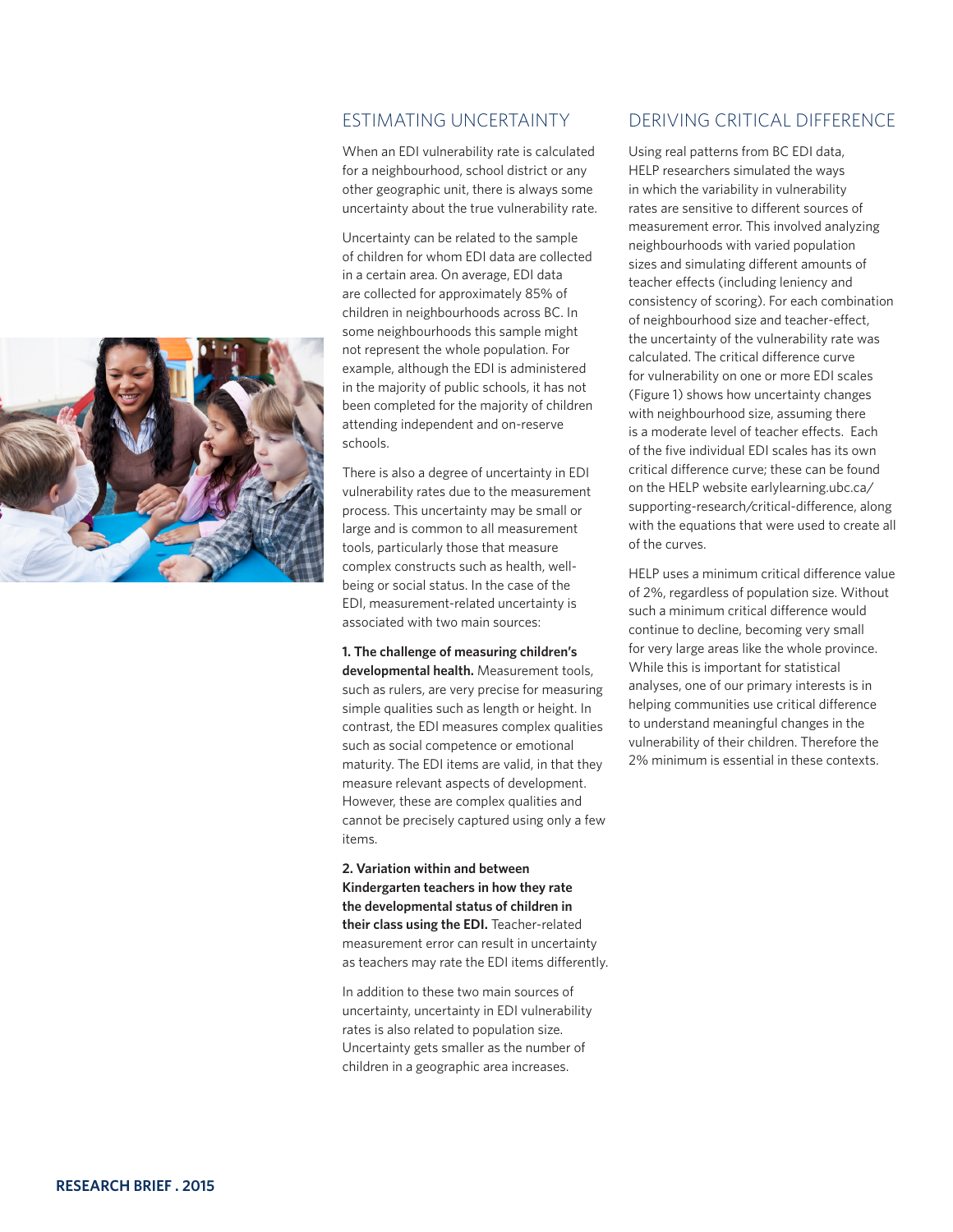#### FIG 1: CRITICAL DIFFERENCE CURVE



**As the graph shows, vulnerability rates for large populations are more precise (critical difference values are lower) than for smaller populations. For all EDI scales, the curves end when the critical difference value reaches two percent; this is the limit placed on critical difference, regardless of group size. This graph shows the critical difference curve for vulnerability on one or more scale.**

## HOW TO ACCESS CRITICAL DIFFERENCE INFORMATION FOR YOUR DISTRICT

An online critical difference calculator and interactive maps are available to help with interpreting change over time and differences between EDI scores in the province.

The critical difference calculator can be used to assess meaningful change, or differences, by entering both the vulnerability rates and population sizes from a single area across two points in time (e.g. between Wave 2 and Wave 5), or two areas within one time point. The calculator can be found at: earlylearning.ubc.ca/supporting-research/ critical-difference.

Interactive maps that focus on illustrating critical difference and change over time are also available for the province, each school district and neighbourhoods. Please see Figure 2 for an example. The maps can be accessed by visiting: **earlylearning.ubc.ca/maps/edi/nh/ interactive-critical-difference-maps**.



You can also manually calculate Critical Difference for any region by using HELP's Critical Difference Equations. You can find a simple guide to using these equations on the HELP website **earlylearning.ubc.ca/supporting-research/ critical-difference/#calculator.**





- Critical Increase in Vulnerability
- No Critically Different Change
- No Data

**Visit earlylearning.ubc.ca/maps/edi/nh/interactive-criticaldifference-maps to view critical difference maps for your community.**